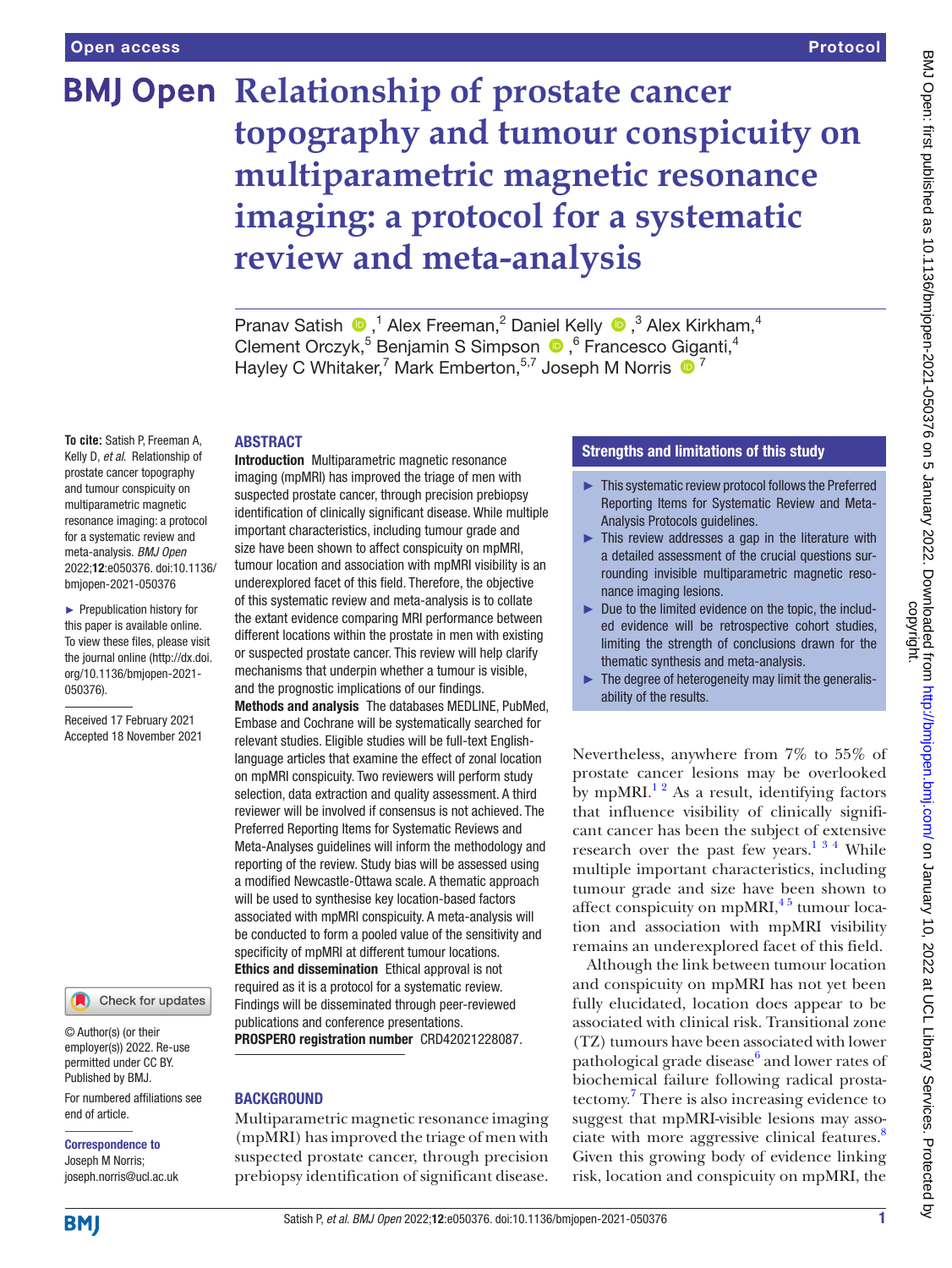need to amalgamate these features is evident. Therefore, the objective of this systematic review and meta-analysis is to collate the extant evidence regarding the effect of prostate cancer zonal location on mpMRI conspicuity, for the first time. This review will help clarify mechanisms that underpin whether or not a tumour is visible, and the prognostic implications of our findings.

### METHODS AND ANALYSIS

This systematic review protocol has been written in line with the Preferred Reporting Items for Systematic Reviews and Meta-Analysis Protocol (PRISMA-P) 2015 checklist.<sup>[9](#page-4-4)</sup> The review was prospectively registered with the PROS-PERO review database (CRD42021228087) and will be conducted according to the A MeaSurement Tool to Assess systematic Reviews 2 (AMSTAR 2) critical appraisal tool.[10](#page-4-5) All methods described were established prior to the conduct of the review. A systematic review of the PubMed, MEDLINE, Embase and Cochrane databases will be conducted, with the search strategy containing medical subject heading (MeSH) terms for maximum yield of the relevant literature. The search will include MeSH terms for 'prostate cancer' and 'mpMRI,' combined via Boolean operators with synonyms for 'conspicuity' and 'location.' Articles identified by the search strategy will be uploaded to Rayyan, $\frac{11}{1}$  $\frac{11}{1}$  $\frac{11}{1}$  a systematic review tool to facilitate the screening process. The included articles' reference section will be screened for further relevant literature not picked up by the initial search strategy.

#### STUDY SELECTION

The screening process will be conducted by two independent reviewers, removing irrelevant articles based on titles and abstracts. Pertinent studies will be downloaded and their full text assessed to see if they meet the inclusion criteria. Any dispute between reviewers over the relevance of a study will be discussed until concordance is achieved, or a third reviewer will be consulted. The reasons for exclusion will be documented and detailed in the PRISMA flow diagram. Before starting screening, to minimise inter-reviewer bias, we will conduct calibration exercises to maintain consistency between the two reviewers.

## INCLUSION CRITERIA

Studies should compare MRI performance between different locations of the prostate in men with existing or suspected prostate cancer. Zonal location may be defined as traditional McNeal zones,<sup>12</sup> biopsy-derived data such as Barzell zones, $^{13}$  $^{13}$  $^{13}$  or data acquired via the Ginsburg protocol $^{14}$  or any other recognised approach of describing prostate topography. More general definitions of location such as anterior, posterior, base, midgland and apex will also be included. Visibility on mpMRI must be measured by any version of the Prostate Imaging-Reporting and

<span id="page-1-0"></span>

| <b>Table 1</b>                                     | Data extraction items                            |                      |
|----------------------------------------------------|--------------------------------------------------|----------------------|
| Item                                               | Data extracted                                   | Data type            |
| 1                                                  | Author                                           | Study characteristic |
| 2                                                  | Publication year                                 | Study characteristic |
| 3                                                  | Study design                                     | Study characteristic |
| 4                                                  | Patient population                               | Demographic          |
| 5                                                  | Number of patients                               | Demographic          |
| 6                                                  | mpMRI protocol                                   | Methodology          |
| $\overline{7}$                                     | mpMRI scoring<br>scheme                          | Methodology          |
| 8                                                  | Method of<br>pathological<br>correlation         | Methodology          |
| 9                                                  | Definition of clinically<br>significant cancer   | Methodology          |
| 10                                                 | Definition of lesion<br>visibility               | Methodology          |
| 11                                                 | Zones assessed                                   | Outcome              |
| 12                                                 | Differential<br>quantification of<br>conspicuity | Outcome              |
| mpMRI, multiparametric magnetic resonance imaging. |                                                  |                      |

Data System  $(PI-RADS)^{15}$  or Likert scoring system,<sup>[16](#page-4-11)</sup> which is more commonly used in UK-based studies. Other mpMRI scoring schemes (eg, centre-specific approaches) will not be considered.

# EXCLUSION CRITERIA

Conference abstracts, expert opinions, correspondence articles and case reports will be excluded. Studies that do not correlate zonal location and mpMRI conspicuity will be excluded, as will studies not in the English-language.

# DATA EXTRACTION

Like the study selection process, reviewers will then independently extract the relevant study information using the Cochrane data extraction form. Discrepancies between the data extraction will be resolved by consensus. The following study characteristics will be collated: year of publication, authors, study design, patient population, number and age of study participants, mpMRI scoring scheme used (PI-RADS or Likert), definition of clinically significant disease, definition of tumour visibility, sample processing approach, zone(s) assessed and the differential quantification of conspicuity. [Table](#page-1-0) 1 summarises data extraction items.

# **ENDPOINTS**

The primary endpoint will be the differential tumour visibility on mpMRI, as stratified by location. Secondary endpoints will include explanatory links between location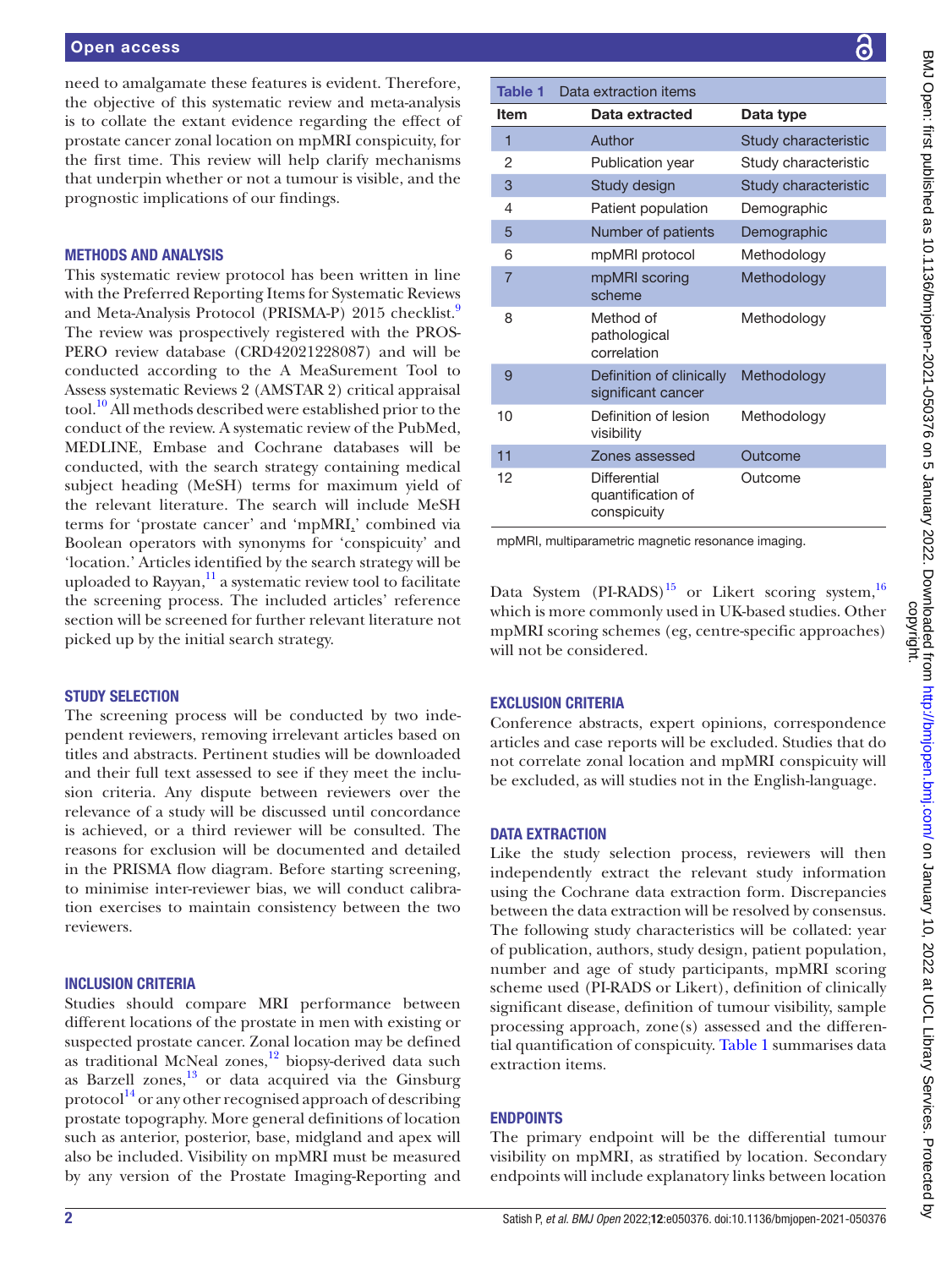and mpMRI conspicuity, as well as the potential clinical implications. As study methodology may impact the determination of the zone, we will include these variables in a moderator analysis (see Meta-analysis section).

#### ASSESSMENT OF BIAS

The Quality Assessment of Diagnostic Accuracy Studies 2 (QUADAS-2) tool to assess bias in diagnostic accuracy studies will be calculated across the included studies.<sup>[17](#page-4-12)</sup> The tool assesses risk of bias across four domains: patient selection, index test(s), reference standard, flow and timing. Within each section, questions evaluate the quality of the research methodology, at the individual study level, outputting the binary outcome of 'high' or 'low' risk of bias. Both reviewers will independently calculate the score for each study, and any disagreement will be settled by consensus or the involvement of a third reviewer if consensus cannot be achieved. The outcome of the bias assessment will inform the thematic synthesis by providing an assessment of the reliability and applicability of the available evidence. If studies are deemed to be of excessively low quality (or high bias), then these may be excluded from the thematic synthesis at the discretion and consensus of both reviewers. Or, if included, will be accompanied by qualifying commentary in the discussion. For the meta-analysis, studies with 'high' risk of bias in two or more domains will be excluded.

#### META-ANALYSIS

As previously described, $^{18}$  if there are a sufficient number of studies available that analyse location, using sufficiently comparable methodologies, then we will conduct a metaanalysis. The purpose of the meta-analysis is to obtain a single pooled effect for MRI performance in imaging different areas of the prostate. To limit the effect of methodological heterogeneity on the pooled diagnostic accuracy estimate, we will use two criteria for inclusion in the meta-analysis. First, all studies in the meta-analysis must use mpMRI, rather than single sequence imaging. Second, they should define a positive MRI as a PI-RADS/ Likert score of ≥3. Finally, effect estimates for nonrandomised and randomised studies will be pooled in separate meta-analyses, as the non-randomised studies will be more affected by bias.

For each topological location reported across studies, the total number of lesions with prostate cancer (*m*<sup>i</sup> ), the total number of patients without prostate cancer  $(n^i)$ , the true positives  $(y^i)$ , mpMRI visible lesions with confirmed cancer), false positives  $(z^i)$ , mpMRI visible lesions which are histologically negative), true negatives  $(m^{i} - y^{i})$ , mpMRI invisible and histologically negative) and false negative (*n<sup>i</sup> − z<sup>i</sup> ,* mpMRI invisible and present on histological examination) will be recorded. In the case of studies which do not give sufficient detail to derive these values but do list sensitivity or specificity and total patient numbers, these values will be reverse engineered, for example in

the case of a study which reports mpMRI sensitivity for a TZ lesion at 0.788 in a group of 60, the true positives can be calculated as  $y^i = m^i p^i$  rounded to the nearest integer or *TP*=60× 0.788=47.28 (47.3 true positives). The respective sensitivities and specificities of mpMRI for tumours within differing zonal locations will then be compared. The distribution of untransformed, logit and double arcsine transformed sensitivities and specificities will be compared. Whichever distributions resemble a normal distribution (assessed using density plots and Shapiro-Wilk tests) will be used for further analysis.

The model fitted will be determined based on interstudy variation (measured via  $I^2$ ); if significant, a randomeffect model will be fitted, or a fixed-effect model if not. After fitting a model to all relevant studies, leave-one-out (LOO) analyses and accompanying diagnostic plots will be used to identify influential studies, including externally studentised residuals, difference in fits values, Cook's distances, covariance ratios, LOO estimates of the amount of heterogeneity, LOO values of the test statistics for heterogeneity, hat values and weights. Studies with a statistically significant influence on the fitted model will be removed as outliers and the model refitted. These outliers will be examined for potential confounding variables such as study methodology or poor interobserver agreement for mpMRI scans. Predicted sources of heterogeneity in mpMRI performance include interstudy variation in MRI reader experience, the MRI scoring system used and the MRI magnet strength used, so these will be accounted for in the interpretation of the results. For each tumour location, individual models will first be fit and the pooled sensitivities, specificities, negative predictive value and positive predictive value will be reported. Finally, using tumour location as a subgroup, a bivariate model will be fit to the data and any differences in sensitivity and specificity will be compared using SROC curves and tested using the  $\chi^2$  likelihood ratio test.

If appropriate, moderator analysis will also be performed between factors, which may influence the outcome, including, but not limited to, study methodology, study size, year of publication, cohort type, relevant methodology (such as radical prostatectomy vs biopsy studies) or visibility definition. Analytics will be performed as outlined by Wang. $^{18}$  $^{18}$  $^{18}$  If there is insufficient data to conduct a meta-analysis, only thematic synthesis will be performed.

#### **DISCUSSION**

Following Level 1 evidence support of mpMRI-directed prostate cancer diagnosis $119-21$  and implementation into national and international clinical guidelines,<sup>[22](#page-4-14)</sup> mpMRI has moved to the forefront of prostate cancer diagnosis. While mpMRI provides refinement of the traditional transrectal ultrasound-guided biopsy approach,<sup>[1](#page-3-0)</sup> not all significant prostate cancers are visible on mpMRI, and it is pertinent for us now to explore the reasons that underpin this inconspicuity. Through this systematic review, we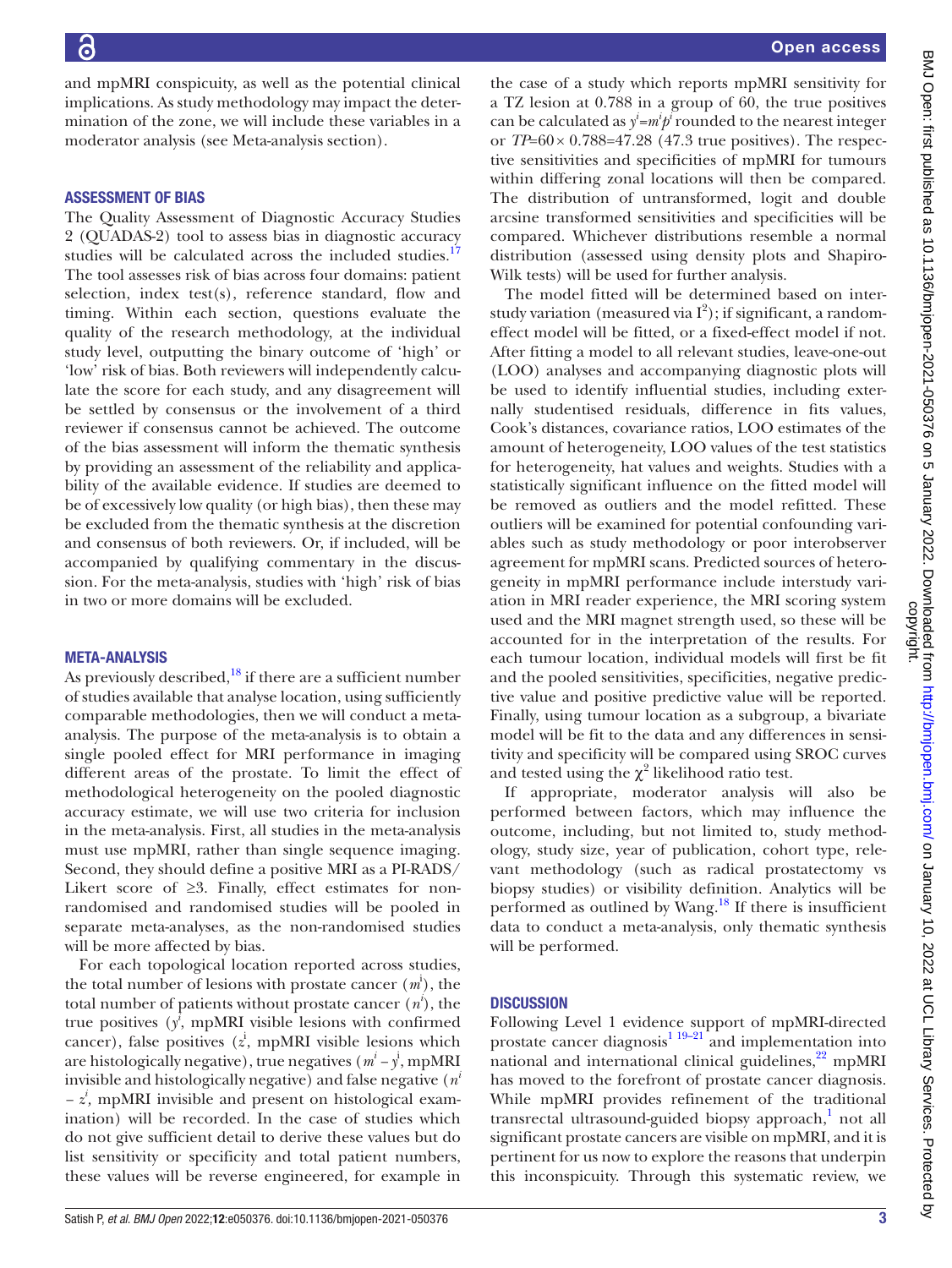will identify the correlation between zonal location and conspicuity, to enhance our understanding of the factors that influence prostate cancer visibility on mpMRI.

Unusual radiological manifestations of prostate cancer are not uncommon due to nuanced histopathological landscape in each zone, rendering MRI signal generation highly varied. In the peripheral zone, several radiological 'hiding places' exist, such as very distal apical tumours, subcapsular crescentic tumours, tumours mimicking the posterior midline and infiltrative peripheral zone tumours. $^{23}$  In the anterior prostate, the presence of benign prostatic hyperplasia (BPH) in the TZ has been known to generate false-positive results, due to difficulty discriminating prostate cancer from BPH nodules. $^{24}$ Furthermore, MRI signal properties of TZ tumours and normal TZ tissue can be similar, $25$  further complicating this issue. In the apex of the prostate, the apical capsule is less conspicuous on imaging, and periprostatic fat is usually sparse or completely absent in the apex, which may make the tumour less visible. $26$  Nevertheless, one study showed high detection rates for this type of tumour. $27$  Given the many, sometimes contradictory, stances surrounding zonal location and conspicuity in the literature, the planned systematic review will discuss these features, among others, in detail.

In summary, this systematic review and meta-analysis will combine the extant evidence in this emerging field, for the first time. Collation and analysis of these data will enrich our understanding of the effect of zonal location on the conspicuity of prostate cancer on mpMRI. Additionally, this process will help reveal the potential clinical role that these effects play in both diagnosis and treatment, thereby aiding identification of important avenues for future research.

# TRIAL STATUS

- 1. Preliminary searches: started.
- 2. Piloting of the study selection process: started.
- 3. Formal screening: started
- 4. Data extraction: not started.
- 5. Risk of bias assessment: not started.
- 6. Data analysis: not started.

# Draft of search strategy for MEDLINE, Embase, PubMed and Cochrane databases

(Prostate cancer OR prostate tumo\*r OR prostate lesion) AND (region\* OR position\* OR location\* OR zone OR zonal location OR midgland OR base OR apex OR AFMS OR anterior OR posterior)

AND (mpMRI OR multiparametric MRI OR multiparametric MR imaging OR mp-mri)

AND (conspicuity OR visibility OR detect\* OR visuali\* OR identif\*)

# ETHICS AND DISSEMINATION

Due to the nature of the study, there are no relevant ethical concerns and informed consent will not be required. The protocol and systematic review will be disseminated via a peer-reviewed journal.

#### Author affiliations

<sup>1</sup>UCL Division of Surgery & Interventional Science, UCL Medical School, London, UK 2 Department of Pathology, University College London Hospitals NHS Foundation Trust, London, UK

<sup>3</sup>School of Healthcare Sciences, Cardiff University, Cardiff, UK

4 Department of Radiology, University College London Hospitals NHS Foundation Trust, London, UK <sup>5</sup>Department of Urology, University College London Hospitals NHS Foundation Trust,

London, UK

6 UCL Cancer Institute, University College London, London, UK

<sup>7</sup> Division of Surgery and Interventional Science, University College London, London, UK

Twitter Pranav Satish [@pranavsatish7](https://twitter.com/pranavsatish7), Benjamin S Simpson [@b3nsimp](https://twitter.com/b3nsimp) and Joseph M Norris [@MrJosephNorris](https://twitter.com/MrJosephNorris)

Contributors PS and JMN drafted the manuscript and created the study concept. BSSS provided the meta-analysis section. FG, AF, DK, AK, CO, HCW and ME provided supervision and guidance. All authors reviewed and approved the manuscript in its current form.

Funding JMN is funded by the Medical Research Council (MRC) on an MRC Clinical Research Training Fellowship (MRC Grant Ref: MR/S00680X/1). BSS receives funding from the Rosetrees Foundation.

Competing interests JMN received funding from the MRC. BSSS received funding from the Rosetrees Trust. HCW received funding from PCUK, the Urology Foundation and the Rosetrees Trust. AK, AF and ME have stock interest in Nuada Medical. ME received funding from NIHR-i4i, MRC, Sonacare, Trod Medical, Cancer Vaccine Institute and Sophiris Biocorp for trials in prostate cancer. ME is a medical consultant to Sonacare, Sophiris Biocorp, Steba Biotech, GSK, Exact Imaging and Profound Medical. Travel allowance was previously provided from Sanofi Aventis, Astellas, GSK and Sonacare. ME is a proctor for HIFU with Sonacare Inc and paid for training other surgeons in this procedure.

Patient and public involvement Patients and/or the public were not involved in the design, or conduct, or reporting or dissemination plans of this research.

Patient consent for publication Not applicable.

Provenance and peer review Not commissioned; externally peer reviewed.

Open access This is an open access article distributed in accordance with the Creative Commons Attribution 4.0 Unported (CC BY 4.0) license, which permits others to copy, redistribute, remix, transform and build upon this work for any purpose, provided the original work is properly cited, a link to the licence is given, and indication of whether changes were made. See: [https://creativecommons.org/](https://creativecommons.org/licenses/by/4.0/) [licenses/by/4.0/](https://creativecommons.org/licenses/by/4.0/).

#### ORCID iDs

Pranav Satish<http://orcid.org/0000-0003-4531-9114> Daniel Kelly<http://orcid.org/0000-0002-1847-0655> Benjamin S Simpson <http://orcid.org/0000-0003-3685-6110> Joseph M Norris<http://orcid.org/0000-0003-2294-0303>

#### **REFERENCES**

- <span id="page-3-0"></span>1 Ahmed HU, El-Shater Bosaily A, Brown LC, *et al*. Diagnostic accuracy of multi-parametric MRI and TRUS biopsy in prostate cancer (PROMIS): a paired validating confirmatory study. *[The Lancet](http://dx.doi.org/10.1016/S0140-6736(16)32401-1)* 2017;389:815–22.
- 2 Johnson DC, Raman SS, Mirak SA, *et al*. Detection of individual prostate cancer foci via multiparametric magnetic resonance imaging. *[Eur Urol](http://dx.doi.org/10.1016/j.eururo.2018.11.031)* 2019;75:712–20.
- 3 Norris JM, Carmona Echeverria LM, Bott SRJ, *et al*. What type of prostate cancer is systematically overlooked by multiparametric magnetic resonance imaging? an analysis from the PROMIS cohort. *[Eur Urol](http://dx.doi.org/10.1016/j.eururo.2020.04.029)* 2020;78:163–70.

्ट